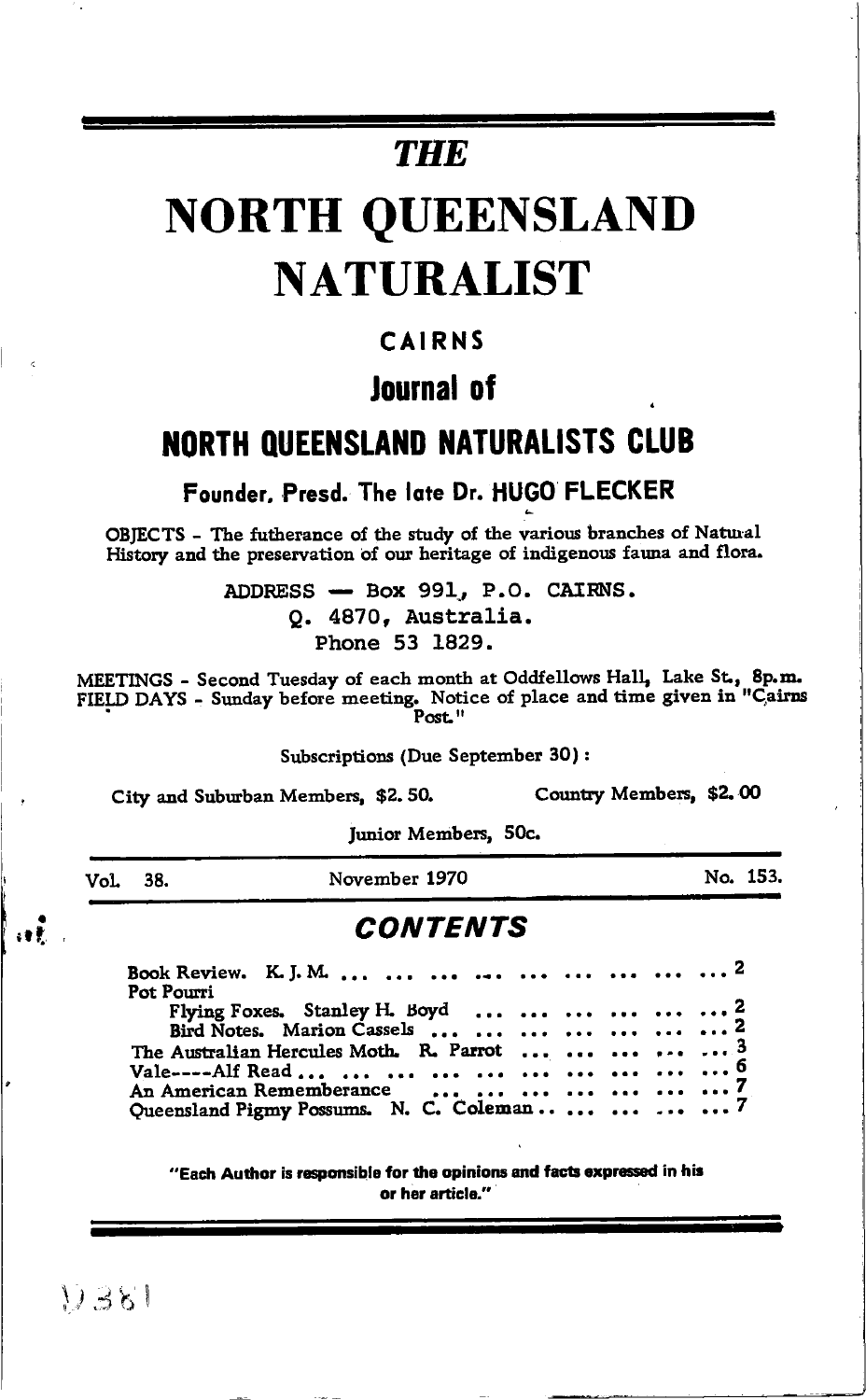Club Officers -- September 30, 1969 to September 30, 1970.

President: A. J. CASSELS, Esq.

Hon. Secretary: Mrs. M. L. CASSELS. Hon. Treasurer: Mr. W. Huddy.

Editor: Miss J. MORRIS.

PATRON - We are pleased to announce that Mr. S. E. (Ernie) Stephens has accepted the position of patron of our Club.

### BOOK REVIEW

"COMMON AUSTRALIAN BIRDS OF TOWNS AND GARDENS" by Graeme Chapman, published by Lansdowne Press Pty. Ltd., price \$2.95.

As stated on the dust jacket, "Thisbook will enable the reader to identify many of the common birds seen around the towns, cities and gardens of Australia. It also provides the amateur bird-watcher and student with an excellent introductory guide to the study of Australian birds and their habits. " Included is a section on the structure of birds, and advice on how to attract birds to the suburban gardens. The author is a trained ornithologist and photographer, and the book is amply ill istrated with diagrams and many black and white photographs supplernenting the sixty-four colour plates. A distribution table shows the capital cities in which the birds described may be seen. Also a list is given of societies and organisations for the bird-lover, including the N. Q. N. C.

K.J.M.

#### POT POURRI

FLYING FOXES. I once watched for an hour as hundreds of flying foxes came to drink at a tank on a Peninsula cattle station. Flying foxes always drink on the wing; they dart down and skim along the surfact of the water, just causing a small ripple. Never once was there a collision as all the foxes flew in from the same direction and none turned back, but they were so thick that by the time they had finished the air was "stinking" with their strong smelL

Stanley H. Boyd.

#### BIRD NOTES.

.

Recently whilst watching birds on the foreshores my husband and I were surprised and pleased to see five cattle egrets in breeding plumage standing in their characteristic hunched up position in the mud. Cattle egrets in breeding plumage have also been reported up at Daintree this month (November). Marion Cassels.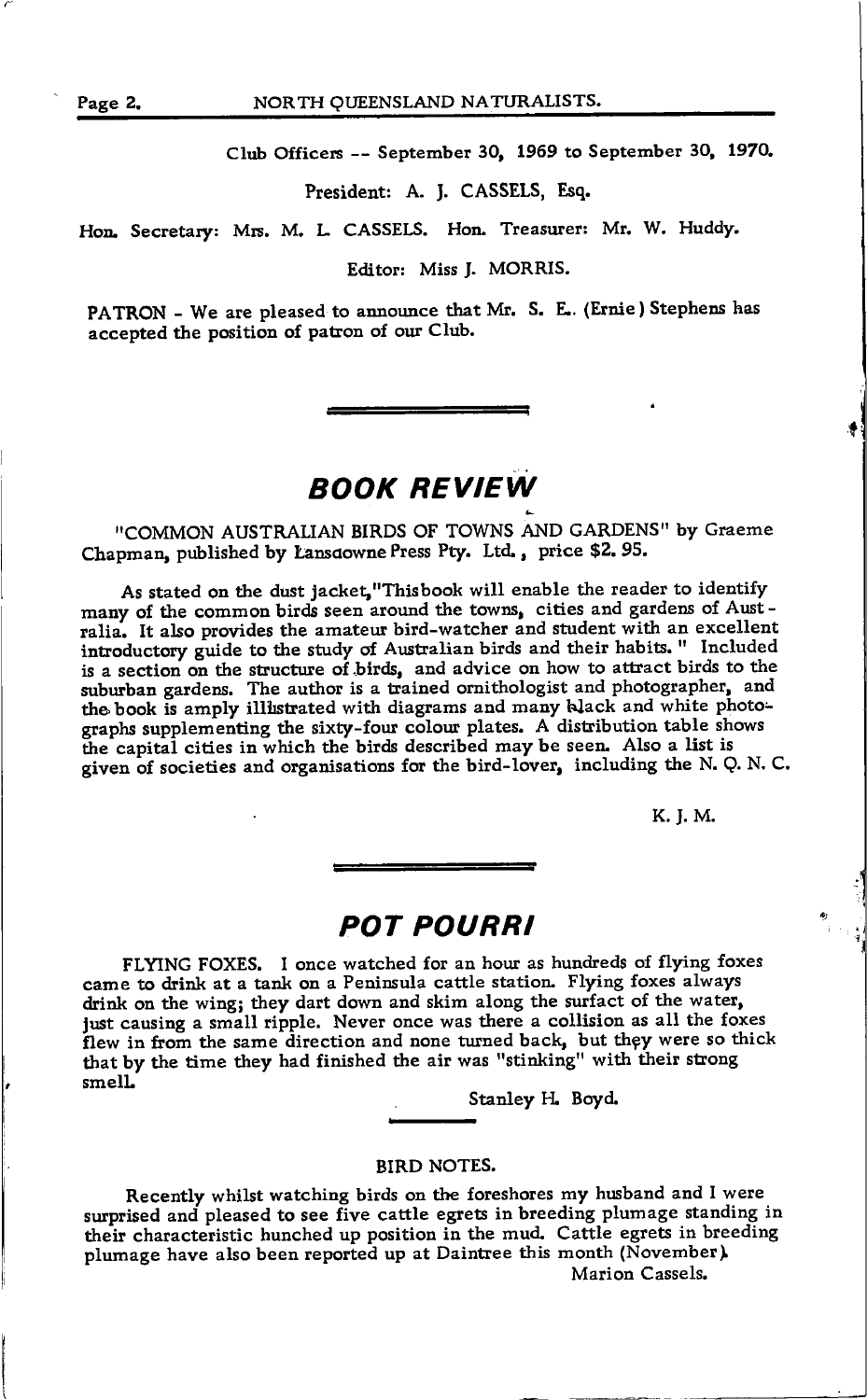#### THE AUSTRALIAN HERCULES MOTH Coscinocera hercules (Family Saturnidae)

The Australian Hercules Moth, found in North Queensland and in New Guinea, is one of the world's most spectacular moths. The male has a wingspan of approximately eight inches and long slender tails, as shown in photograph. The female is much larger with a wingspan of ten to eleven inches and with short tails broader than the male. Both are brown in colour with clear prominent triangular-shaped eyespots on all four wings.

The young larva is white and spiney, and after fourth instar becomes greenish with yellow spines. The caterpillars feed on several rainforest trees, including Polyscias (Panax) elegans or Celery Wood: Homalanthus, known as Timonius rumphii; and Dysoxylum. Bleeding Heart; Glochidion;

The cocoon is spun with a tough silken thread with leaves drawn together and when hanging in a tree looks like dried leaves. In photograph, the moth is hanging on the cocoon.

\*\*\*\*\*\*\*\*\*\*\*\*\*

The following is an account of my experience in raising the Coscinocera hercules moth from egg to adult insett in a flat in Cairns.

After coming to Cairns especially to obtain this well known moth, I heard that difficulties had been experienced in raising it, and was curious to find out the reason why!

On August 24, 1969, I finally obtained a female, with the help of a young member of the North Queensland Naturalists' Club. My friend-climbed a very slender tree about 25 feet up where a pair was mating. As he tried to break the branch off the tree, the male let go and glided down and away into the valley where we lost sight of him; but my friend grabbed the female and stunned her, so as to drop her down to me. I quickly picked her up and held on to her to prevent her damaging herself as she was a beautiful specimen. I held on to her for four hours and on the way home she laid one egg.

During that evening the moth rested in a box with netting over it. At 11 p.m. she started to quiver her wings, so I held her while another friend held strips of cardboard under her abdomen on which to lay her eggs. She laid 26 eggs that night. I left the lights on all night and keep waking up to check that she was resting well in her box. Early morning she laid 19 eggs and rested all day till late evening and then laid 48 more. Another night with lights on and in early morning she laid 52 more, making a total of 145 eggs. Then I decided to put her to sleep as she had done her task well.

Within the next ten days I had planted the eggs out in different areas on Polyscias, Homalanthus, and Glochidion in lowland rain forests. I kept four and cut one open and found a small larva in it. So they were fertile!

On September 5th, I discovered the first egg had hatched. What excitement! I placed fresh Glochidion leaves in a bottle of water and moistened the leaves. The tiny white spiney caterpillar crawled onto the new leaves and wandered around till it found some moisture. It drank the moisture three times, then chewed a piece of leaf and wandered again. I covered the whole branch in a big plastic bag with lots of moisture for the night. Next day two more eggs hatched. These two caterpillars were just resting and drinking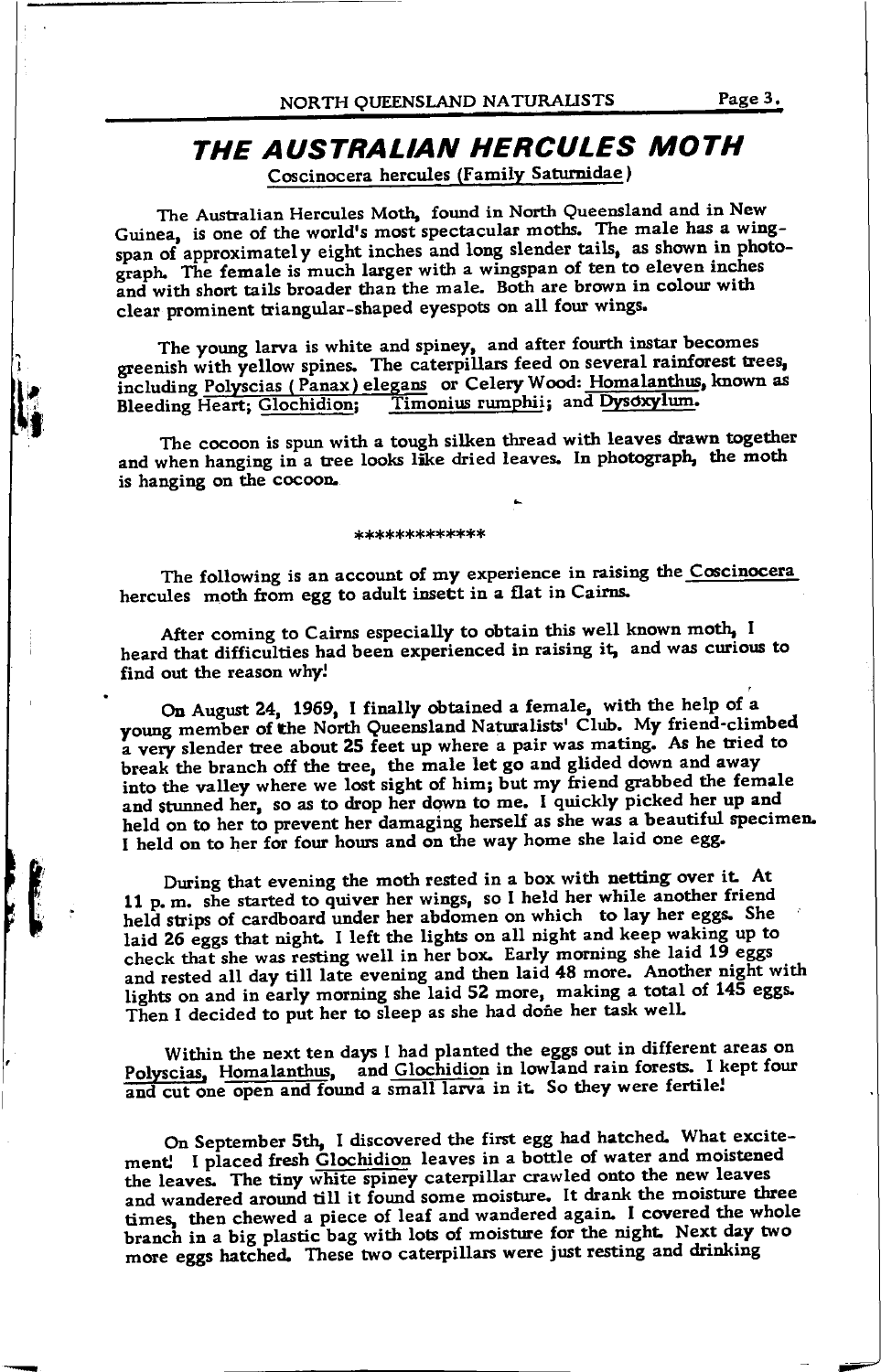moisture off and one, while the first one was eating more now but still drink-ing also. Next day fresh leaves and moisture were put in the bag.

I brought back four caterpillars that were on Glochidion and noted they were not eating, so gave them moisture and they drank some.

On September 8th, I brought five more caterpillars back and found two others had been eaten by green ants and two had dried up through lack of water. Immediately these five were given moisture and fresh leaves, and they<br>drank first and one could actually see them expending. Next day Leelleated drank first and one could actually see them expanding. Next day I collected some more and found a number of others dried up. So now I had 15 little white spiney caterpillars,

next day, at ahother area, I found two caterphilars eating on Polyscias<br>and two eating on Homalanthus, some not eating as they had not enough Next day, at another area, I found two caterpillars eating on Polyscias moisture, also some dried up. I brought them all back, gave them fresh leaves and dampened down for the night. I now had  $2$  caterpillars altogether,

On September 11th, one had already shed its skin(instar) and the rest were coming along well. The next few days they were given fresh leaves and plenty of moisture, and seven were lost. On September 15th, the 25 were doing well and another one was losing its skin.

On September 17th, the caterpillars were put on small trees. Some were lost in the instar stage and I found a wasp larva on another. What a job!

On September 19th, five more were lost as they seemed to be very sensitive. The first caterpillar had now done two instars. Next day, only ten were left, and were given fresh leaves and moisture. On September 21st. five remained and seemed to be doing well, and were given fresh leaves.

On September 23rd, the one on Polyscias had another instar. I now had three caterpillars, and gave them fresh leaves with moisture. On September 25th, another caterpillar was found, so I now had two on Glochidion and two on Polyscias and in another instar. I noted they were turning a greenish colour in the fourth state.

Every day they were checked and every other day given fresh leaves, and all dampened well each day with a plastic-bag over them.

On October 6th, one died on the Glochidion but the rest seemed fine.

On October 8th, another instar.

On October 12th, the other one on Glochidion died, so only two cater-<br>pillars on Polyscias were left, but both were huge and doing well. Each day they were checked and given moisture and new leaves every other day.

On October 24th, one went into instar.

On October 27th, the other one went into instar also. They were now over three inches in length and both eating voraciously. Fresh leaves were then given every five days and well moistened.

On November 12th, one was spinning a cocoon.

On November 16th, the other one was spinning also, but was having trouble and it died later in the evening. So I was left with one cocoon!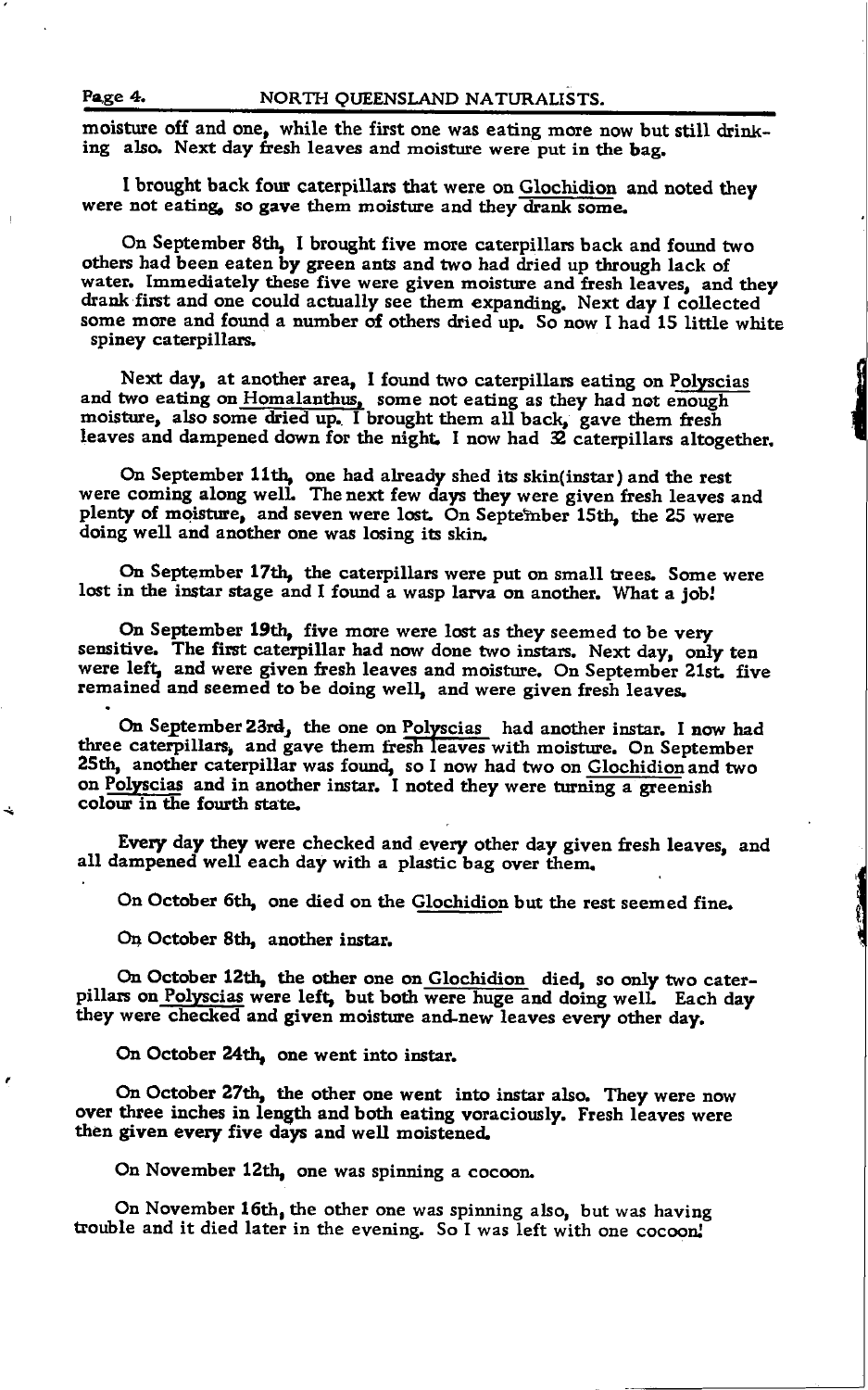On February 21st, 1970, at 7 a.m. there emerged a beautiful male specimen with an eight inch wingspan, succesfully raised in a flaL

(I gratfully acknowledge the help given by the following membersof the North Queensland Naturalists' Club:

1. Peter Cassels - help in capturing the female moth.

2. Dr. Leonard J. Brass, Botanist - identification of food plants and transportation. )

R. Parrotr.



Larva of Hercules Moth.



Male Hercules Moth, Coscinocera hercules (Family Saturnidae)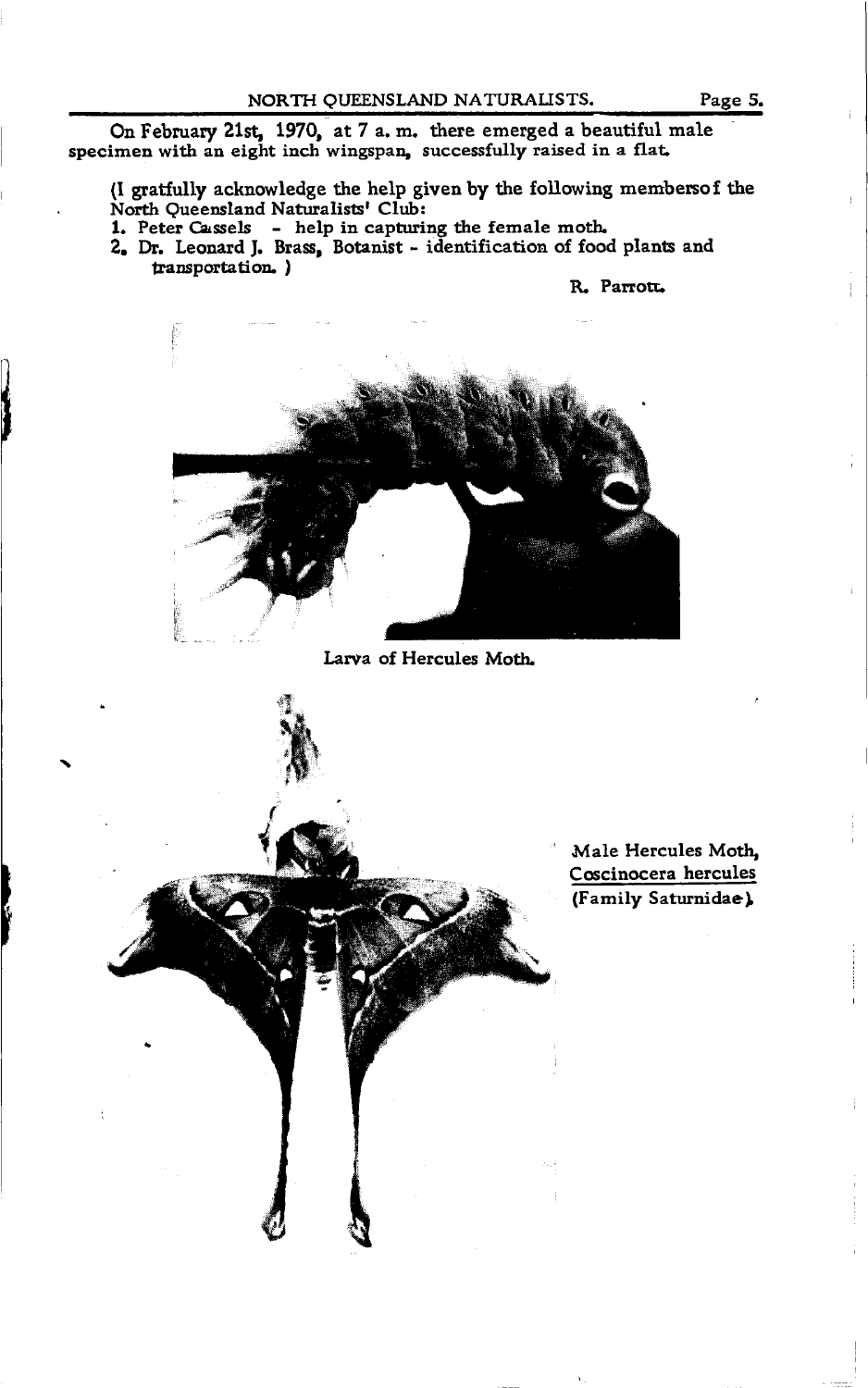#### VALE----ALF READ

With the passing of Alfred Arthur Read on June 30 last, not only the Naturalists Club, but the whole of North Queensland, lost an indefatigable worker for Northern interests.

Born in Bendigo, Victoria, in 1894, "Alf" had a lifelong interest in natural history, and once told the writer that this dated from the time when, neatly attired in the fashion of the nimeties - wide-brimmed sailor hat with flowing ribbons and thigh-length black stockings - he fell overboard from the, family flattie whilst attempting to add to his already profuse collection of vabbies.

He added: "That was when I learned (after a hefty dose of parental discipline) the cardinal rule of Nature study: 'Patience in all things' when studying wildlife, whether it be furred, feathered, or finned".

A childhood begun in Victoria and continued in Western Australia was followed by a journey through all the mainland States. When he settled in Cairns in the early thirties, he brought to the North a wide knowledge of Natural History accumulated by practical observation during his travels.

Specialising in conchology and having a good general knowledge of marine biology, he became associated with the "Nats" shortly after its foundation, and worked in close co-operation with its founder, Dr. Hugo Flecker, in building the Club to the status which it enjoys today. He followed Dr. Flecker as President, and held this office for a record term of fourteen years.

During the war he served with the C. M. F. on full timeduty, and on his discharge was engaged by the C. R. E. B. as a draughtsman, a position he held until his retirement in 1959.

With his wife, Alison (herself a competent malachologist and a recognised expert on the shells of North Queensland), he founded the original "House of Ten Thousand Shells" - the fruits of his wide collecting on the Barrier Reef and when this was on display at his home in Grove Street, "Coraline" became a meeting-place for conchologists from all over the world.

Alf was one of the pioneers of "stinger research" in Cairns, and in 1958 made "Operation Chironex" the Club's project of the year. At this time very little was known regarding the "stinger", and although the investigation has<br>been brought to a successful conclusion by others, it must never be forgotten that it was Alf - and the club members inspired by him - who initiated the investigation. Whilst advancing this project, he was instrumental in providing the first direct short-wave radio communication between Ellis Beach and the Q. A. T. B. centre in Cairns.

Although giving unsparingly of his time to the Club, Alf also had other interests. He was an executive committee member of the Cairns Show Association for many years and was awarded a Life Membership of the Association shortly before his death.

Amongst the many other honours which came his way during his long lifetime, (he was an Honorary Magistrate and held high office in several Fraternal orders), the one he valued most was his Life Membership of the "Nats".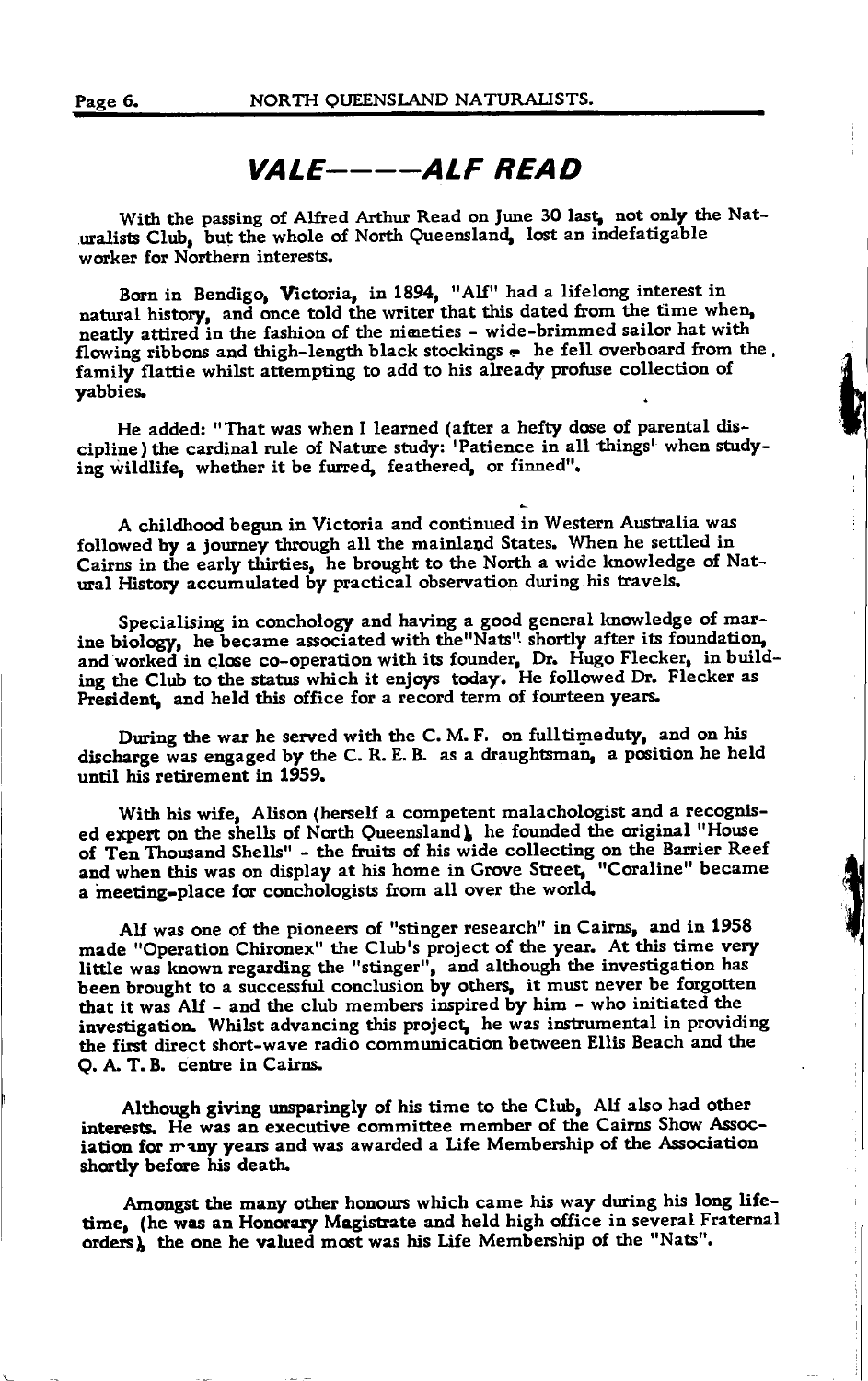Even in retirement and with failing health, he could not abandon his interest in marine life, and acquired a collection of crustaceans which has already attracted the attention of the Australian Museum.

An outgoing soul - always the giver and seldom the taker, his friends remember with affection one of whom it was once said "You feel a better man just for having known himrr. . . . . .... J. O.

## AN AMERICAN REMEMBERANCE

Dr. Sheldon Miller, M.D., of Merrick in New York State, never met our late Past President, but they had corresponded over a period of many years.

On receiving the sad news ot Mr. Read's passing he decided to commemorate his friend in a practical way. As a result, the Merrick High School is to receive a microscope inscribed "In memory of Alfred A. Read of Cairns, Australia. Naturalist". This will be the personal gift of Dr. Miller.

In addition the family - Dr. Miller's wife and three teen-age children have set aside a sum of money to be divided equally between the American Heart Foundation and the Blue Nursing Serwice, Cairns.

-Again "In Memory of Alfred Read - Naturalist".

 $\mathbf{L}$ 

**I** 

I

I \$

|<br>|<br>|

. A fine gestrue, and an indication of the esteem in which our late Past' President was held overseas.

#### AUEENSLAND PIGMY POSSUMS

While on nature study outings on the Atherton Tableland, I have several times disturbed specimens of a very small possum-like animal from their retreats. On three of these encounters, the light and distance allowed observance of colour and detail sufficient to convince me that, in these instances, a species of pigmy possum had been seen, and in one case examined in hand.

The first clearly seen animal was disturbed by my brushing past a clump of ferns on one end of a large rotten 1og. What seemed at first sight to be a rat ran from the ferns to the other end of the log, about 14 feet away, and sat up facing me. By carefully moving away from the log but closer to the animal, I managed to get some details of its form and colour.

Description: Body length about 4 inches, with tail of about equal length.<br>Snout grey or light brown, very sharp. Ears large and round. Eyes seemed black mough covered with the hand, I eet could not be seem, but the hands, when<br>were held close to the chest, were yellowish and seemed disproportionately and bright and were surrounded by a patch of black fur. Top and sides of head, back and sides of body, deep brown; underparts from lower lip to lower abdomen, white. The tail, held at a slight curve behind the body, seemed fuzzy as though covered with fine hair. Feet could not be seen, but the hands, which large.

After a short time the animal ran back along the log to the fern clump, and I was able to see that part of the tail under the tip seemed bare.